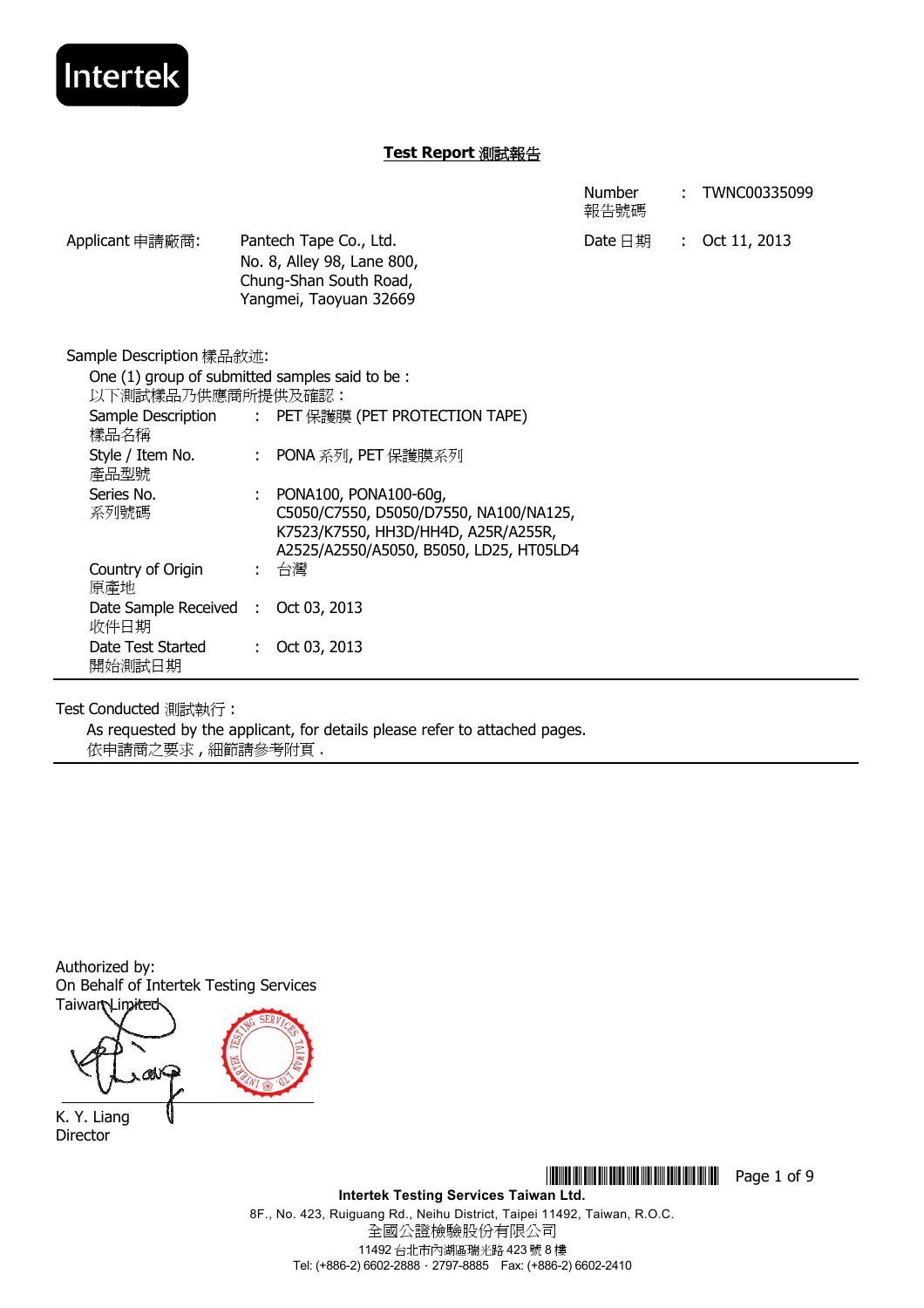

Number 報告號碼 : TWNC00335099

Test Conducted 測試執行

Test Result Summary 測試結果 :

| Test Item<br>測試項目                              | <u>Unit</u><br>單位 | <b>Test Method</b><br>測試方法                                                                                                                                         | Result 結果<br>Mixed all kind of<br>submitted samples<br>(release liner was excluded) | RL |
|------------------------------------------------|-------------------|--------------------------------------------------------------------------------------------------------------------------------------------------------------------|-------------------------------------------------------------------------------------|----|
| Heavy Metal 重金屬<br>Cadmium (Cd) content<br>鎘含量 | ppm               | With reference to IEC 62321:<br>2008, by microwave digestion<br>and determined by ICP-OES.<br>參考 IEC 62321:2008, 以微波<br>消化法消化樣品並用感應耦合<br>電漿原子發射光譜儀分析。              | <b>ND</b>                                                                           | 2  |
| Lead (Pb) content<br>鉛含量                       | ppm               | With reference to IEC 62321:<br>2008, by microwave digestion<br>and determined by ICP-OES.<br>參考 IEC 62321:2008, 以微波<br>消化法消化樣品並用感應耦合<br>電漿原子發射光譜儀分析。              | <b>ND</b>                                                                           | 2  |
| Mercury (Hg) content<br>汞含量                    | ppm               | With reference to IEC 62321:<br>2008, by microwave digestion<br>and determined by ICP-OES.<br>參考 IEC 62321:2008, 以微波<br>消化法消化樣品並用感應耦合<br>電漿原子發射光譜儀分析。              | <b>ND</b>                                                                           | 2  |
| Chromium VI $(Cr^{6+})$ content<br>六價鉻含量       | ppm               | With reference to IEC 62321:<br>2008, by alkaline digestion and<br>determined by UV-Vis<br>Spectrophotometer.<br>參考 IEC 62321:2008, 以鹼液<br>消化並用紫外光-可見光分光光<br>度計分析。 | <b>ND</b>                                                                           |    |

8F., No. 423, Ruiguang Rd., Neihu District, Taipei 11492, Taiwan, R.O.C. 全國公證檢驗股份有限公司 11492 台北市內湖區瑞光路 423 號 8 樓 Tel: (+886-2) 6602-2888.2797-8885 Fax: (+886-2) 6602-2410

\*THJ0335099\* Page 2 of 9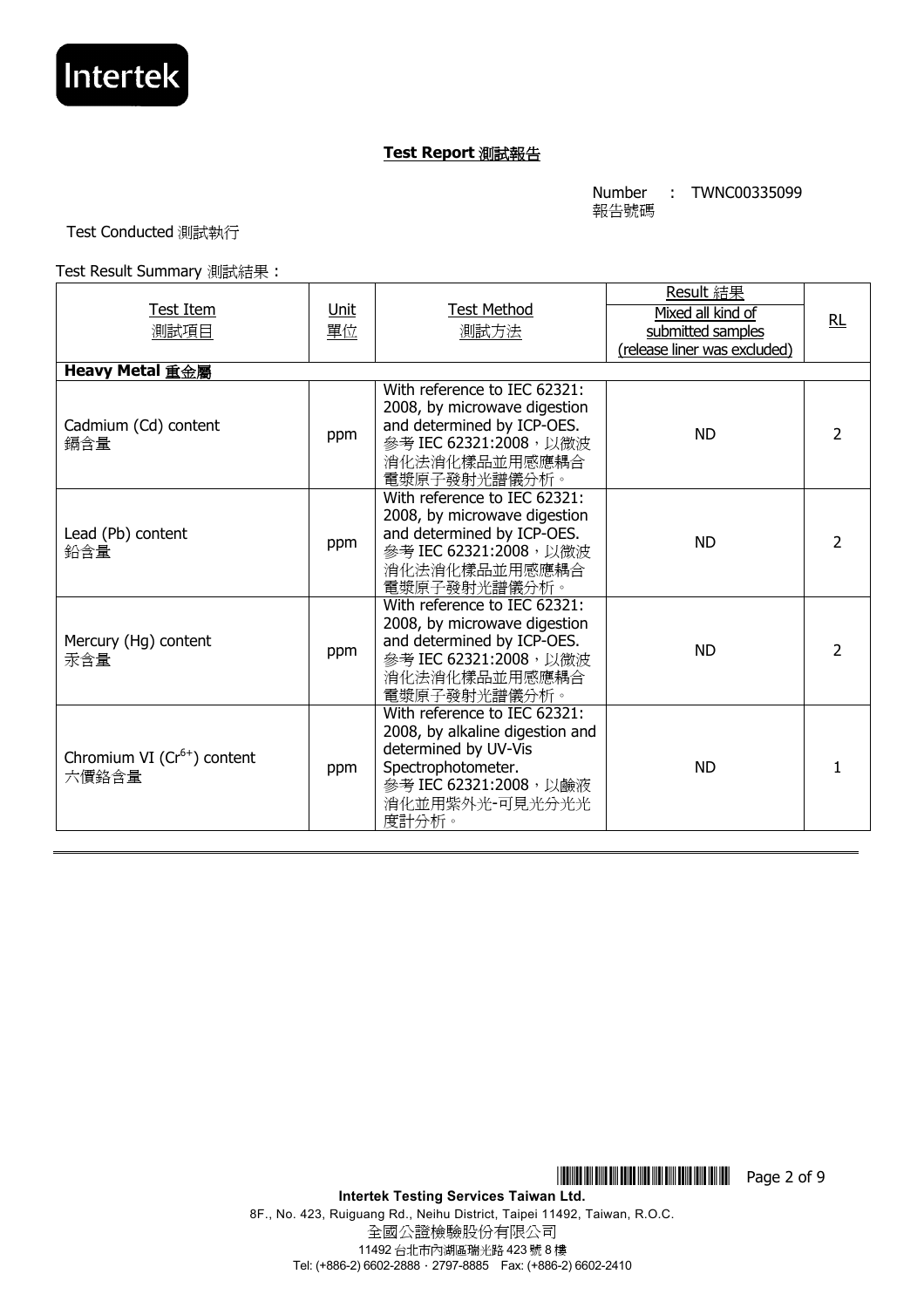

Number 報告號碼 : TWNC00335099

Test Conducted 測試執行

| <b>Test Item</b>                                           | Unit | <b>Test Method</b>                                         | Result 結果                              |    |  |
|------------------------------------------------------------|------|------------------------------------------------------------|----------------------------------------|----|--|
| 測試項目                                                       | 單位   | 測試方法                                                       | Mixed all kind of<br>submitted samples | RL |  |
|                                                            |      |                                                            | (release liner was excluded)           |    |  |
| Polybrominated Biphenyls (PBBs) 多溴聯苯                       |      |                                                            |                                        |    |  |
| Monobrominated Biphenyls<br>(MonoBB) 單溴聯苯                  | ppm  |                                                            | <b>ND</b>                              | 5  |  |
| Dibrominated Biphenyls<br>(DiBB) 二溴聯苯                      | ppm  | <b>ND</b>                                                  |                                        |    |  |
| <b>Tribrominated Biphenyls</b><br>(TriBB) 三溴聯苯             | ppm  | With reference to IEC 62321:                               | <b>ND</b>                              |    |  |
| <b>Tetrabrominated Biphenyls</b><br>(TetraBB) 四溴聯苯         | ppm  | 2008, by solvent extraction<br>and determined by GC-MS and | <b>ND</b>                              | 5  |  |
| Pentabrominated Biphenyls<br>(PentaBB) 五溴聯苯                | ppm  | further HPLC-DAD.<br>confirmation when necessary.          | <b>ND</b>                              | 5  |  |
| <b>Hexabrominated Biphenyls</b><br>(HexaBB) 六溴聯苯           | ppm  | 參考 IEC 62321: 2008, 以溶劑<br>萃取並用氣相層析質譜儀分                    | <b>ND</b>                              | 5  |  |
| Heptabrominated Biphenyls<br>(HeptaBB) 七溴聯苯                | ppm  | 析,必要時會以高效液相層析<br>儀光二極體陣列偵測儀進行確                             | <b>ND</b>                              | 5  |  |
| Octabrominated Biphenyls<br>(OctaBB) 八溴聯苯                  | ppm  | 認。                                                         | <b>ND</b>                              | 5  |  |
| Nonabrominated Biphenyls<br>(NonaBB) 九溴聯苯                  | ppm  |                                                            | <b>ND</b>                              | 5  |  |
| Decabrominated Biphenyl<br>(DecaBB) 十溴聯苯                   | ppm  |                                                            | <b>ND</b>                              | 5  |  |
| Polybrominated Diphenyl Ethers (PBDEs) 多溴聯苯醚               |      |                                                            |                                        |    |  |
| Monobrominated Diphenyl Ethers<br>(MonoBDE) 單溴聯苯醚          | ppm  |                                                            | <b>ND</b>                              | 5  |  |
| Dibrominated Diphenyl Ethers<br>(DiBDE) 二溴聯苯醚              | ppm  |                                                            | <b>ND</b>                              | 5  |  |
| Tribrominated Diphenyl Ethers<br>(TriBDE) 三溴聯苯醚            | ppm  | With reference to IEC 62321:                               | <b>ND</b>                              | 5  |  |
| <b>Tetrabrominated Diphenyl Ethers</b><br>(TetraBDE) 四溴聯苯醚 | ppm  | 2008, by solvent extraction<br>and determined by GC-MS and | <b>ND</b>                              | 5  |  |
| Pentabrominated Diphenyl Ethers<br>(PentaBDE) 五溴聯苯醚        | ppm  | further HPLC-DAD.<br>confirmation when necessary.          | <b>ND</b>                              | 5  |  |
| Hexabrominated Diphenyl Ethers<br>(HexaBDE) 六溴聯苯醚          | ppm  | 參考 IEC 62321: 2008, 以溶劑<br>萃取並用氣相層析質譜儀分                    | <b>ND</b>                              | 5  |  |
| Heptabrominated Diphenyl Ethers<br>(HeptaBDE) 七溴聯苯醚        | ppm  | 析,必要時會以高效液相層析<br>儀光二極體陣列偵測儀進行確                             | <b>ND</b>                              | 5  |  |
| Octabrominated Diphenyl Ethers<br>(OctaBDE) 八溴聯苯醚          | ppm  | 認。                                                         | <b>ND</b>                              | 5  |  |
| Nonabrominated Diphenyl Ethers<br>(NonaBDE) 九溴聯苯醚          | ppm  |                                                            | <b>ND</b>                              | 5  |  |
| Decabrominated Diphenyl Ether<br>(DecaBDE) 十溴聯苯醚           | ppm  |                                                            | <b>ND</b>                              | 5  |  |

**Intertek Testing Services Taiwan Ltd.**  8F., No. 423, Ruiguang Rd., Neihu District, Taipei 11492, Taiwan, R.O.C. 全國公證檢驗股份有限公司

11492 台北市內湖區瑞光路 423 號 8 樓 Tel: (+886-2) 6602-2888.2797-8885 Fax: (+886-2) 6602-2410

\*THJ0335099\* Page 3 of 9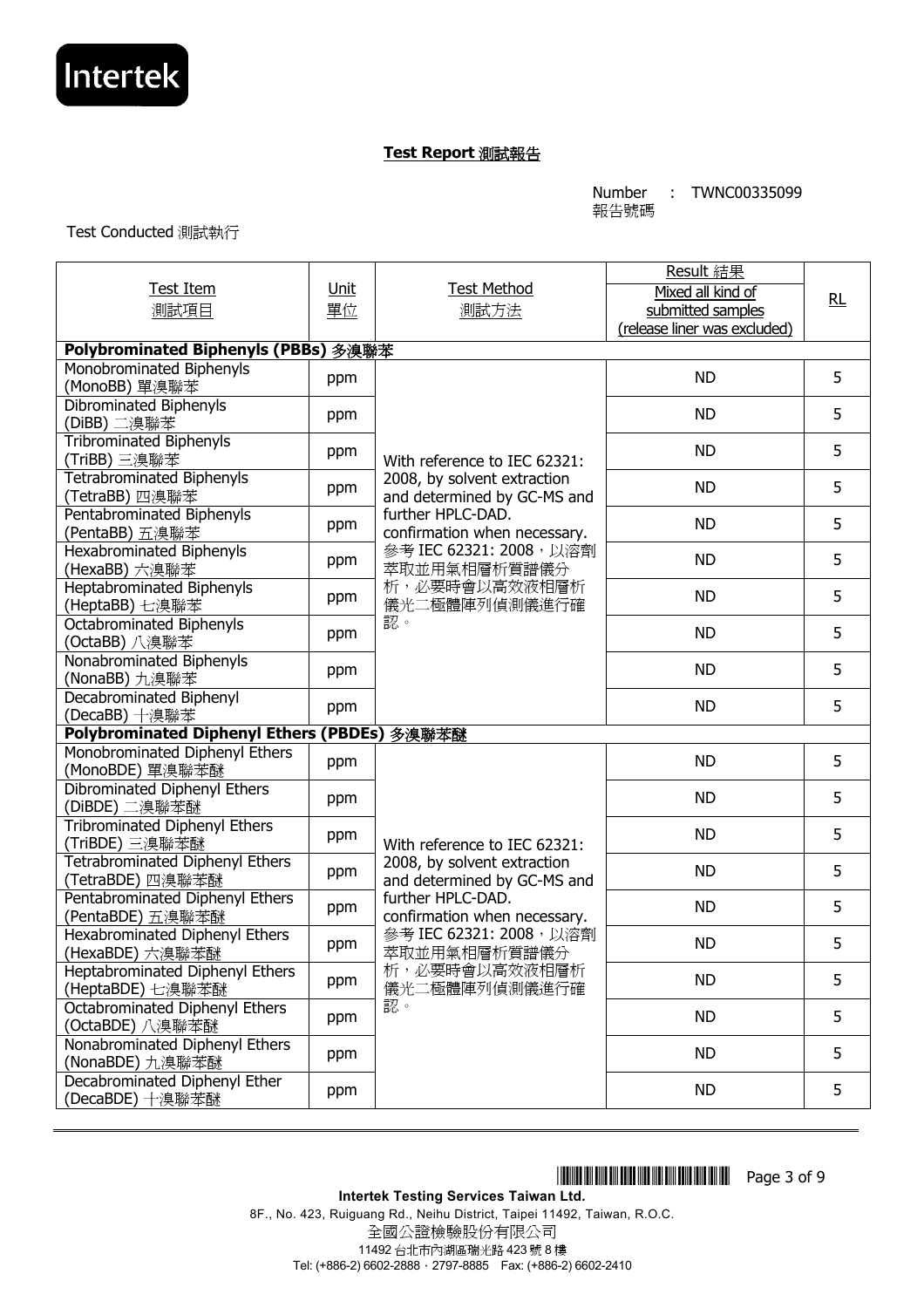

Number : TWNC00335099 報告號碼

Test Conducted 測試執行

Intertek

| Remarks:<br>備註                                                    |           |  |                             |  | $ppm$ = parts per million based on weight of tested sample = mg/kg<br>百萬分之一,依據測試樣品重量計算 = 毫克/公斤 |                                                                                                                                                                                                                  |
|-------------------------------------------------------------------|-----------|--|-----------------------------|--|------------------------------------------------------------------------------------------------|------------------------------------------------------------------------------------------------------------------------------------------------------------------------------------------------------------------|
|                                                                   | ND -      |  | = Not detected 未檢測出         |  |                                                                                                |                                                                                                                                                                                                                  |
|                                                                   | <b>RL</b> |  | 報告極限,測試樣品之定量偵測極限            |  | $=$ Reporting Limit, quantitation limit of analyte in sample                                   |                                                                                                                                                                                                                  |
|                                                                   |           |  |                             |  | components are mixed up, the better representation of sampling will get.                       | Test results were for reference only and might not represent the real content in each component as the<br>composite sampling procedure was according to the special request of client. Please be noted the fewer |
|                                                                   |           |  | 測數量越少,各樣品取樣代表性會越佳。          |  |                                                                                                | 依據客戶要求進行混合測試,故本測試結果僅供參考,且該混測結果不一定能代表各分測結果。請注意混                                                                                                                                                                   |
| Responsibility of Chemist 分析人員 : Kevin Liu/ Irene Chiou/ Vico Lin |           |  |                             |  |                                                                                                |                                                                                                                                                                                                                  |
|                                                                   |           |  | Date Sample Received 樣品收件日期 |  | : Oct 03, 2013                                                                                 |                                                                                                                                                                                                                  |
| Test Period 樣品測試期間                                                |           |  |                             |  | : Oct 03, 2013 to Oct 07, 2013                                                                 |                                                                                                                                                                                                                  |
| RoHS Limit 限值:                                                    |           |  |                             |  |                                                                                                |                                                                                                                                                                                                                  |
|                                                                   |           |  | Restricted Substances 限用物質  |  |                                                                                                | Limits 限値                                                                                                                                                                                                        |
| Cadmium (Cd) content 鎘含量                                          |           |  |                             |  |                                                                                                | $0.01\%$ (100ppm)                                                                                                                                                                                                |
| Lead (Pb) content 鉛含量                                             |           |  |                             |  |                                                                                                | $0.1\%$ (1000ppm)                                                                                                                                                                                                |
|                                                                   |           |  |                             |  |                                                                                                |                                                                                                                                                                                                                  |

| Mercury (Hg) content 汞含量                     | $0.1\%$ (1000ppm) |
|----------------------------------------------|-------------------|
| Chromium VI ( $Cr^{6+}$ ) content 六價鉻含量      | $0.1\%$ (1000ppm) |
| Polybrominated Biphenyls (PBBs) 多溴聯苯         | $0.1\%$ (1000ppm) |
| Polybrominated Diphenyl Ethers (PBDEs) 多溴聯苯醚 | $0.1\%$ (1000ppm) |

The above limits were quoted from Annex II of 2011/65/EU for homogeneous material. 本限值是依據歐盟指令 2011/65/EU 附錄二針對均質材質所訂定。

\*THJ0335099\* Page 4 of 9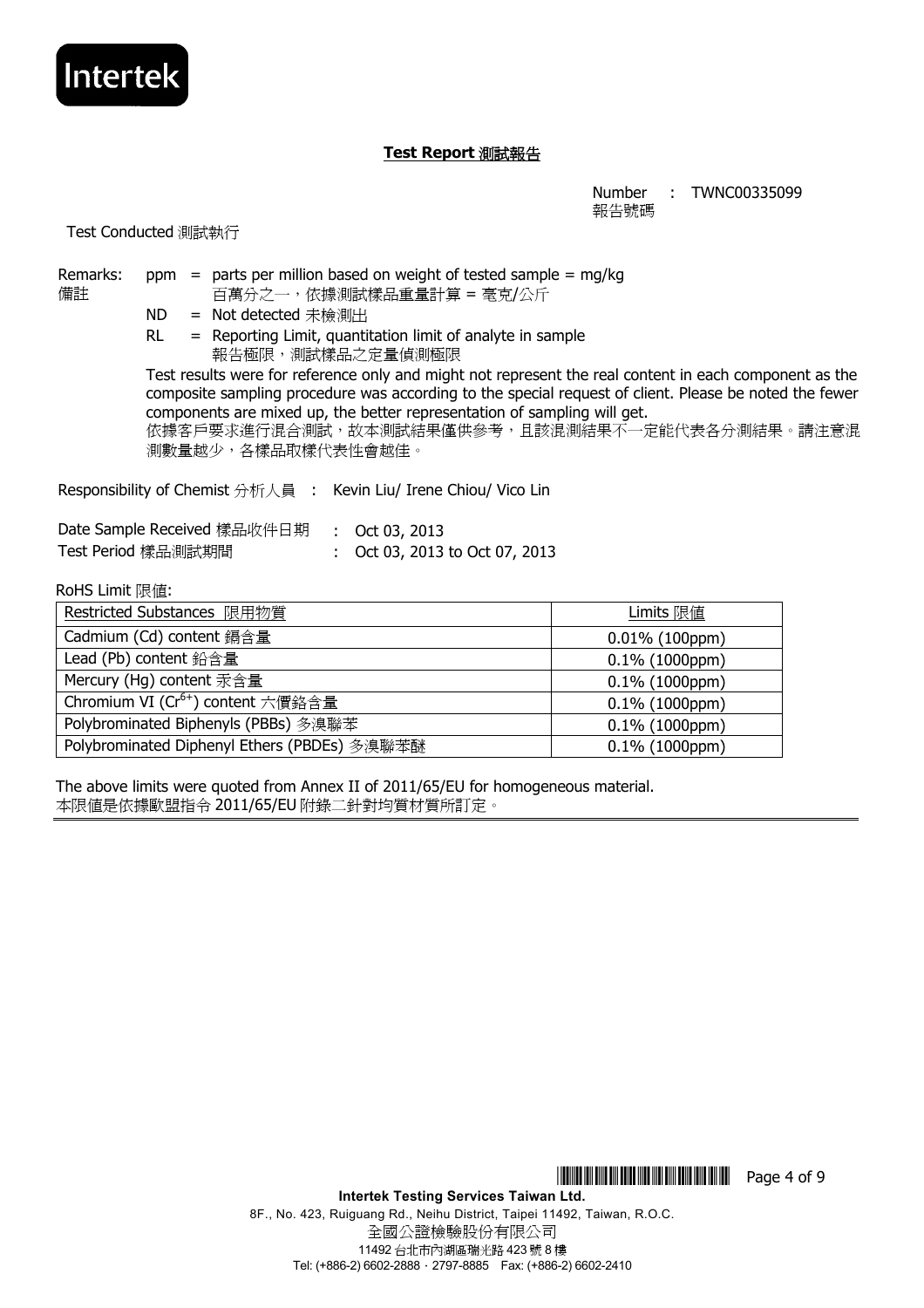

Number 報告號碼 : TWNC00335099

Test Conducted 測試執行

Measurement Flowchart 測試流程圖: Test for Cd/Pb/Hg/Chromium (VI)/PBBs/PBDEs Contents RoHS 六項測試 Reference Method 參考方法: IEC 62321 edition 1.0:2008 Sampling 取樣 For different material, digest the sample with appropriate acid<sup>\*1</sup>依材質 以適當酸液\*1消化 Make up with deionized water 定量 Cd/Pb/Hg 鎘/鉛/汞 Weigh sample and add alkaline solution 秤重並加入鹼液 Definite temp. etraction 定溫萃取 Make up with deionized water and add diphenyl-carbazide solution 定量並加入顯色劑 Cool and filter the extract 冷卻並過濾萃出液  $Cr^{6+}$ 六價鉻 Weigh sample and add organic solvent 秤重並加入有機溶劑 By solvent extraction 溶劑萃取 Concentrate the extract and make up with organic solvent 濃縮後定量 PBBs/PBDEs 多溴聯苯/多溴聯苯醚 Analyzed by UV-VIS 使用 UV-VIS Analyzed by ICP-OES 使用 ICP-OES 分析 Analyzed by GC-MS 使用 GC-MS 分析 By sot test 點測試 Get 50cm<sup>2</sup> sample 取 50 平方公分樣品 By boiling water extraction 沸水萃取 Metal 金屬 Polymers / **Electronics** 聚合物/電子產品 Negative**\*2** 陰性反應**\*2** Confirm the tested samples are totally dissolved 確認樣品完全溶解

Remark 備註:

\*1: List of Appropriate Acid 各材質添加酸液如下表: Material 材質 **Acid Added for Digestion 添加酸液種類**<br>|Polymers 聚合物 ||HNO<sub>3,</sub>HCl,HF,H<sub>2</sub>O<sub>2,</sub>H<sub>3</sub>BO<sub>3</sub> 硝酸、鹽酸、 HNO<sub>3</sub>,HCl,HF,H<sub>2</sub>O<sub>2,</sub>H<sub>3</sub>BO<sub>3</sub> 硝酸、鹽酸、氫氟酸、雙氧水、硼酸 |Metals <u>金屬 || HNO3,HCl,HF 硝酸、鹽酸、氫氟酸</u><br>|Electronics 電子產品 || HNO<sub>3.</sub>HCl,H<sub>2</sub>O<sub>2.</sub>HBF<sub>4</sub> 硝酸、鹽酸、  $\overline{\mathsf{HNO_3,HCl}},\mathsf{H_2O_2,HBF_4}$ 硝酸、鹽酸、雙氧水、氟硼酸

\*2: If the result of spot test is positive, Chromium VI would be determined as detected. 若點測試的結果為陽性反應,則直接判定為測試樣品含有六價鉻。

**THEFTH THEFTH THEFTH THEFTH** Page 5 of 9

**Intertek Testing Services Taiwan Ltd.**  8F., No. 423, Ruiguang Rd., Neihu District, Taipei 11492, Taiwan, R.O.C. 全國公證檢驗股份有限公司 11492 台北市內湖區瑞光路 423 號 8 樓 Tel: (+886-2) 6602-2888.2797-8885 Fax: (+886-2) 6602-2410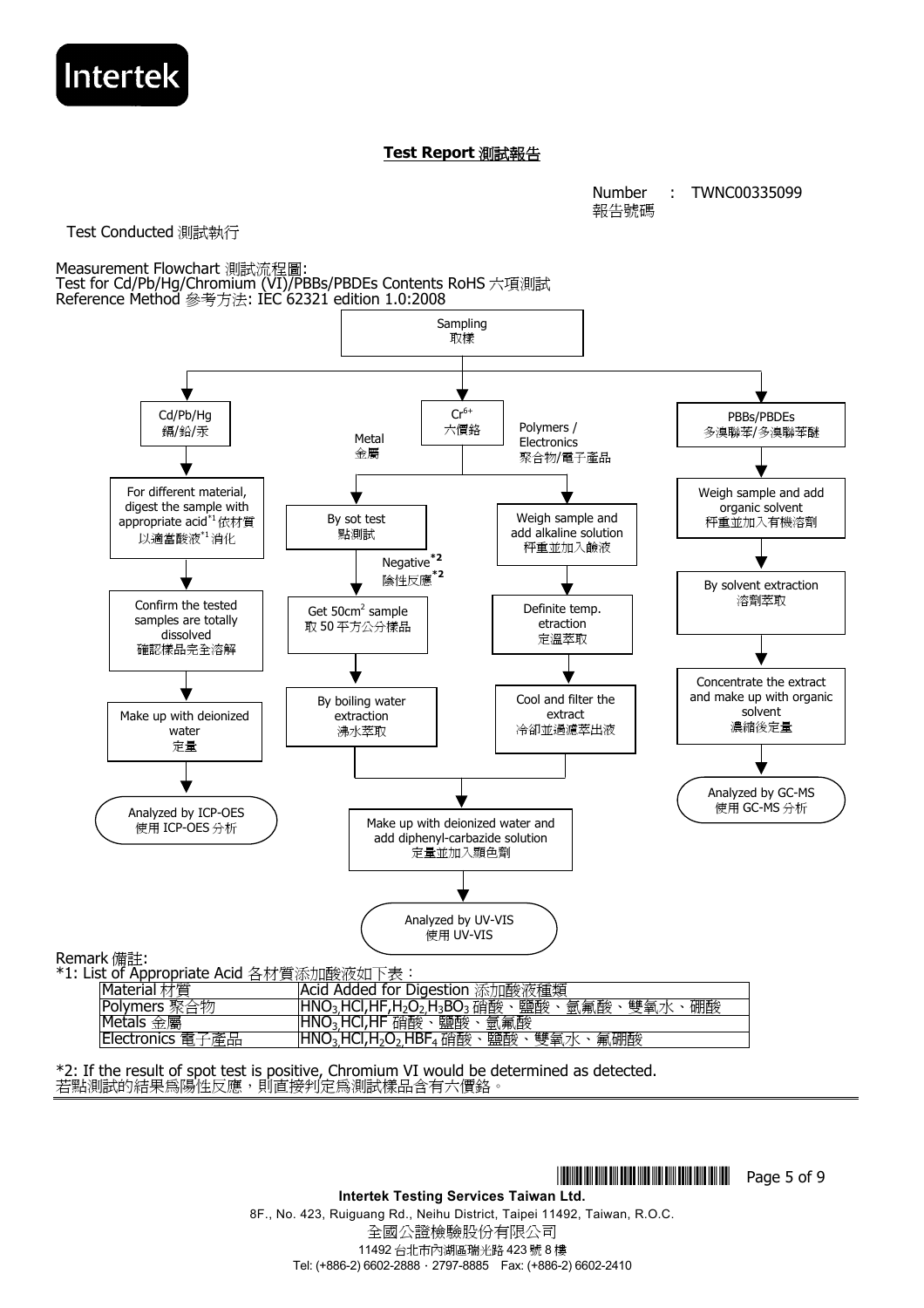Number 報告號碼 : TWNC00335099





**Intertek Testing Services Taiwan Ltd.** 

8F., No. 423, Ruiguang Rd., Neihu District, Taipei 11492, Taiwan, R.O.C. 全國公證檢驗股份有限公司 11492 台北市內湖區瑞光路 423 號 8 樓 Tel: (+886-2) 6602-2888.2797-8885 Fax: (+886-2) 6602-2410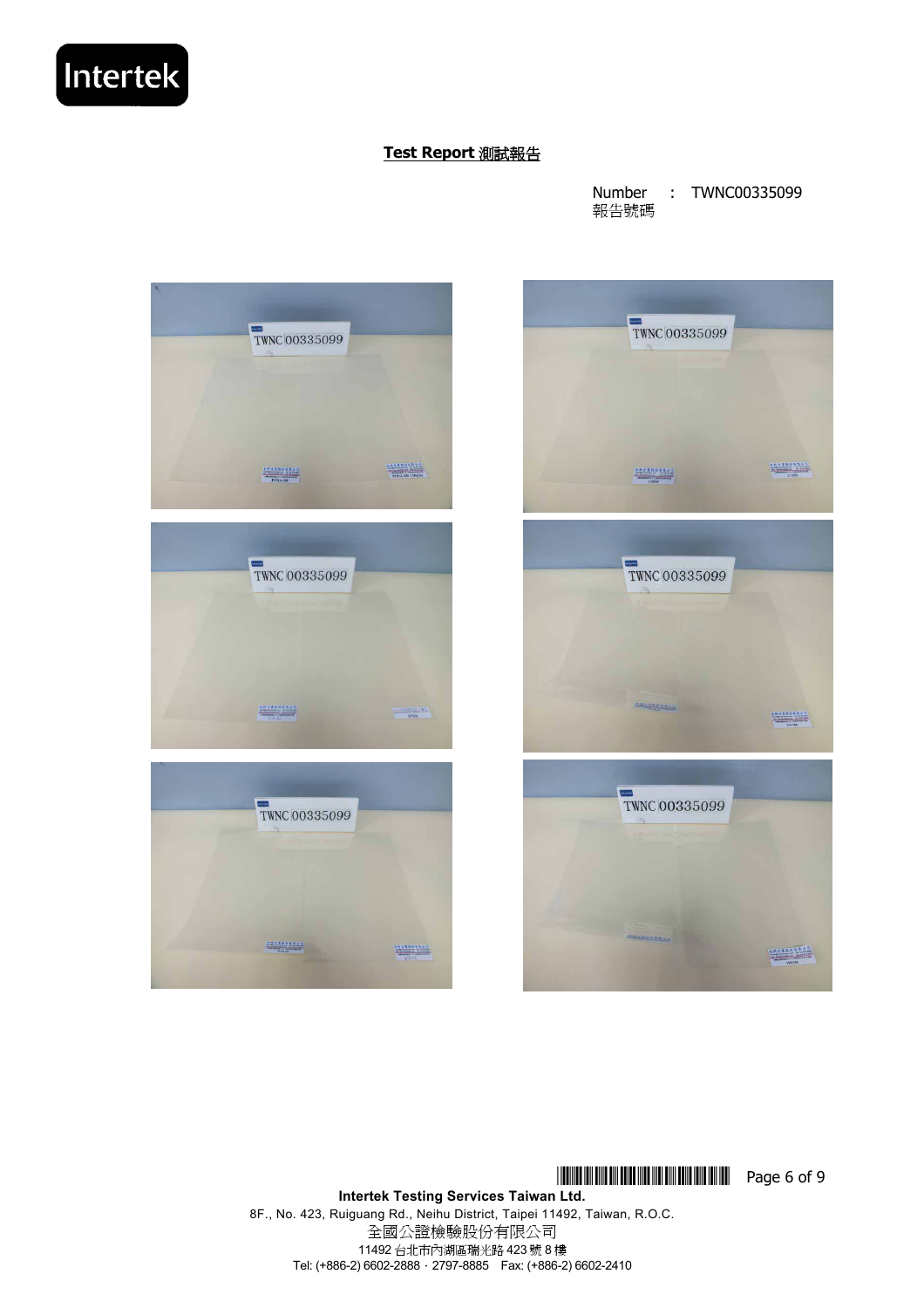Number 報告號碼 : TWNC00335099



End of Report

This report is made solely on the basis of your instructions and/or information and materials supplied by you. It is not intended to be a recommendation for any particular course of action. Intertek<br>does not accept a duty terms and conditions governing Intertek's provision of services to you. Intertek makes no warranties or representations either express or implied with respect to this report save as provided for in<br>those terms and conditio report, in contract, tort, by statute or otherwise, except in the event of our gross negligence or wilful misconduct.

**THEFT IN SET OF 9** THEFT IN SET OF 9

**Intertek Testing Services Taiwan Ltd.**  8F., No. 423, Ruiguang Rd., Neihu District, Taipei 11492, Taiwan, R.O.C. 全國公證檢驗股份有限公司 11492 台北市內湖區瑞光路 423 號 8 樓 Tel: (+886-2) 6602-2888.2797-8885 Fax: (+886-2) 6602-2410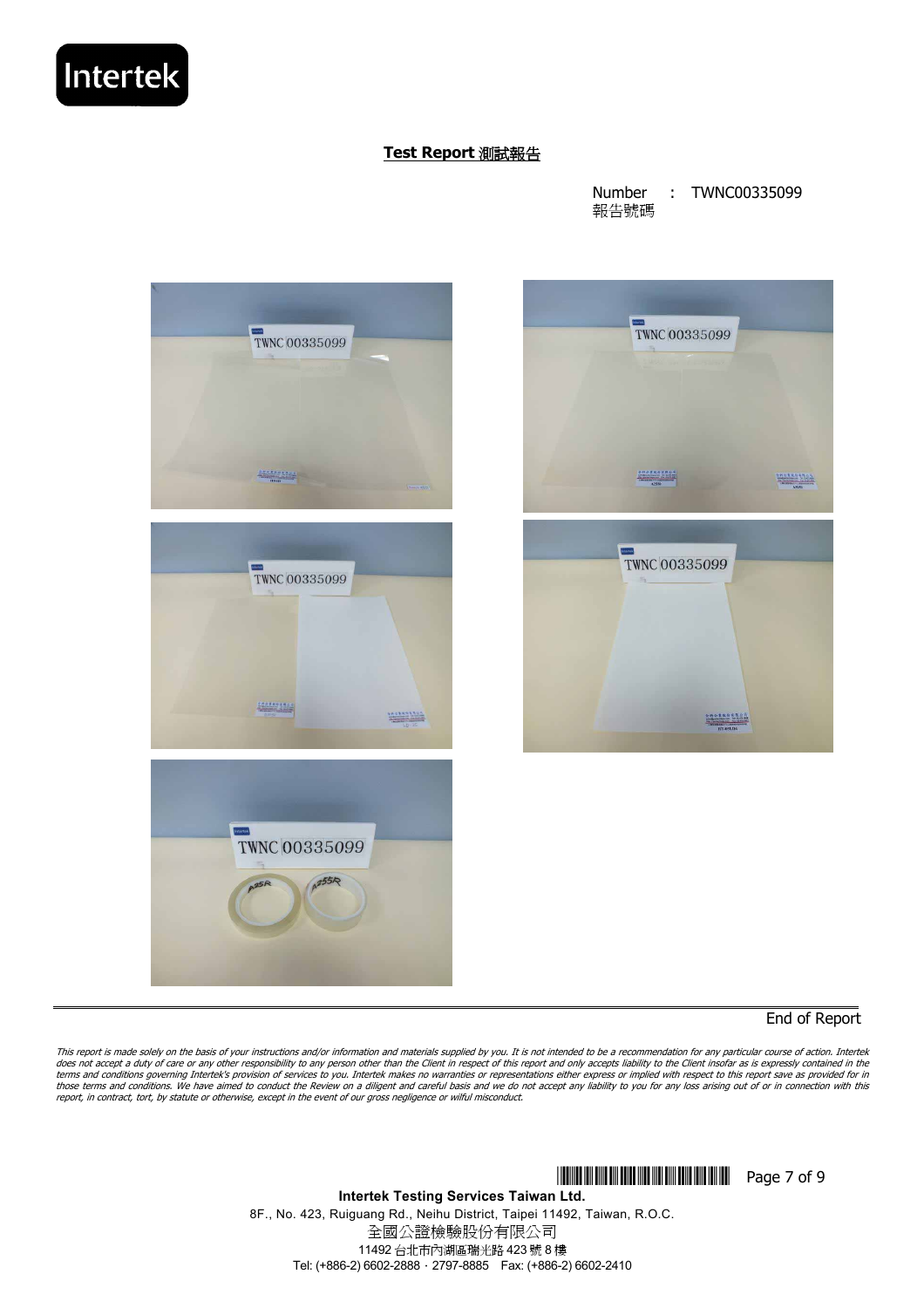#### **Number** : TWNC00335099 報告號碼

#### TERMS AND CONDITIONS OF BUSINESS

**Intertek** 

5

6

- Intertek Testing Services Taiwan Ltd. (hereinafter "the Company") agrees to provide its services in accordance with and subject to the terms and conditions herein<br>contained (hereinafter "the Conditions"). The Conditions ma  $\mathbf{1}$ and no other action on the part of the Company or its employees or agents shall be construed as an acceptance of any other terms and conditions
- The Company acts for the person or body from whom the request to provide its services has originated (hereinafter "the Principal"). No other party is entitled to give<br>instructions to the Company unless agreed by the Compan 2
- ă All rights (including but not limited to copyright) in any test reports, surveys, certificates of inspection or other material produced by the Company in the course of providing its services shall remain vested in the Company. The Principal shall not reproduce or make copies, publish or disclose the contents of any such material or<br>extracts thereof to any third party without the Company'
- explants and agents shall keep confidential and shall not publish or otherwise use any information that may be acquired relating to the Company's activities.<br>4.1 The Company undertakes to exercise due care and skill in the  $4.1$ exercised
	- $42$ The liability of the Company in respect of any claims for loss, damage or expense of whatsoever nature and howsoever arising in respect of any breach of contract and/or any failure to exercise due skill and care by the Company shall in no circumstances exceed a total aggregate sum equal to ten (10) times the contract and/or any failure to exercise due skill and care by the claims provided however that the Company shall have no liability in respect of any claims for indirect or consequential loss including loss of profit and/or loss of future business and/or loss of production and/or cancellation of contracts entered into by the Principal.
	- The Company shall not in any event be liable for any loss or damage caused by delay in performance or non-performance of any of its services where the The Company shall not in any event be liable for any loss or damage cau  $4.3$ occur the Company may cancel or suspend any contract for the provision of services without incurring any liability whatsoever.
	- The Company will not be liable to the Principal for any loss or damage whatsoever sustained by the Principal as a result of any failure by the Company to comply with any time estimate given by the Company relating to the p  $A$
	- $45$ or subcontractor as part of the necessary testing process and the Company shall not in any event be liable for any loss or damage arising from the damage or destruction of the samples subject to testing.
	- In the event that the Principal requests for the return of the samples, the Company shall not be responsible for any re-packaging of the samples prior to such  $4R$ return and the Company shall in no circumstances be liable for any loss or damage caused to any of the samples during or as a result of their shipment to the Principal for the purpose of this Clause 4.6.
	- $5.1$ Subject to the Principal's instructions as accepted by the Company, the test reports, surveys, certificates of inspection or other material produced by the Company shall contain statements of opinion made with due care within the limitation of the instructions received by the Company. The Company is under no obligation to refer to or report upon any facts or circumstances which are outside the specific instructions received.<br>For pre-shipment inspection or survey of goods, the Company's inspector shall perform the inspection or
	- 52 For pre-supprietional of survey or goods, are company sind the Principal). Goods for inspection or survey when the unpacked in the presence of the<br>Company's inspector and inspection or survey shall, subject to Condition 5.
	- If the Company's inspector finds that the location is not suitable for canying out a proper inspection or survey of goods or where necessary equipment for inspection or survey is not available the inspector may, if practic 5.3
	- 5.4 Reports, surveys or certificates issued following testing or analysis of samples contain the Company's specific opinion on those samples only but do not express any opinion upon the bulk from which the samples were drawn. If an opinion on the bulk is requested special arrangements in writing must be made in advance with the Company for the inspection and sampling of the bulk. In no circumstances shall the Company's responsibility extend beyond inspection, in advance while company for the inspection and sampling of the burk. In no chounstances share the Company's responsibility of the Principal and any inference to be drawn from the burk and inspection, the results of such i
	- The Company shall be entitled at its discretion to delegate the performance of the whole or any part of the services contracted for with the Principal to any agent or subcontractor
- $\overline{7}$ Every officer, employee, agent or subcontractor of the Company shall have the benefit of the limitations of liability and the indemnities contained in the General Conditions. So far as relates to such limitations and indemnities, any contract entered into by the Company is entered into not only on its own behalf but also as
- agent and trustee for every such person as aforesaid.<br>If the requirements of the Principal necessitate the analysis of samples by the Principal or by any third party the Company will pass on the results of the analysis but 8 without responsibility for its accuracy. Where the Company is only able to witness an analysis by the Principal or by any third party the Company will provide<br>confirmation, if such be the case, that a correct sample has be g The Principal will:
	- ensure that instructions to the Company are given in due time and are accompanied by sufficient information to enable the required services to be performed  $9.1$ effectively
	- $9.2$ accept that documents reflecting arrangements or agreements made between the Principal and any third party, or third party documents such as copies of contracts of sale, letters of credit, bills of lading, etc. are -if received by the Company considered to be for information only, without extending or restricting the services to be provided or obligations accepted by the Company.
	- 9.3 procure all necessary access for the Company's representatives to enable the required services to be performed effectively
	- 9.4
	- supply, if required, any special equipment and personnel necessary for the performance of the required services.<br>Examply, if required, any special equipment and personnel necessary for the performance of the required servi  $9.5$ services:



### Intertek Testing Services Taiwan Ltd.

8F., No. 423, Ruiguang Rd., Neihu District, Taipei 11492, Taiwan, R.O.C. 全國公證檢驗股份有限公司 11492 台北市內湖區瑞光路 423號 8樓 Tel: (+886-2) 6602-2888 · 2797-8885 Fax: (+886-2) 6602-2410